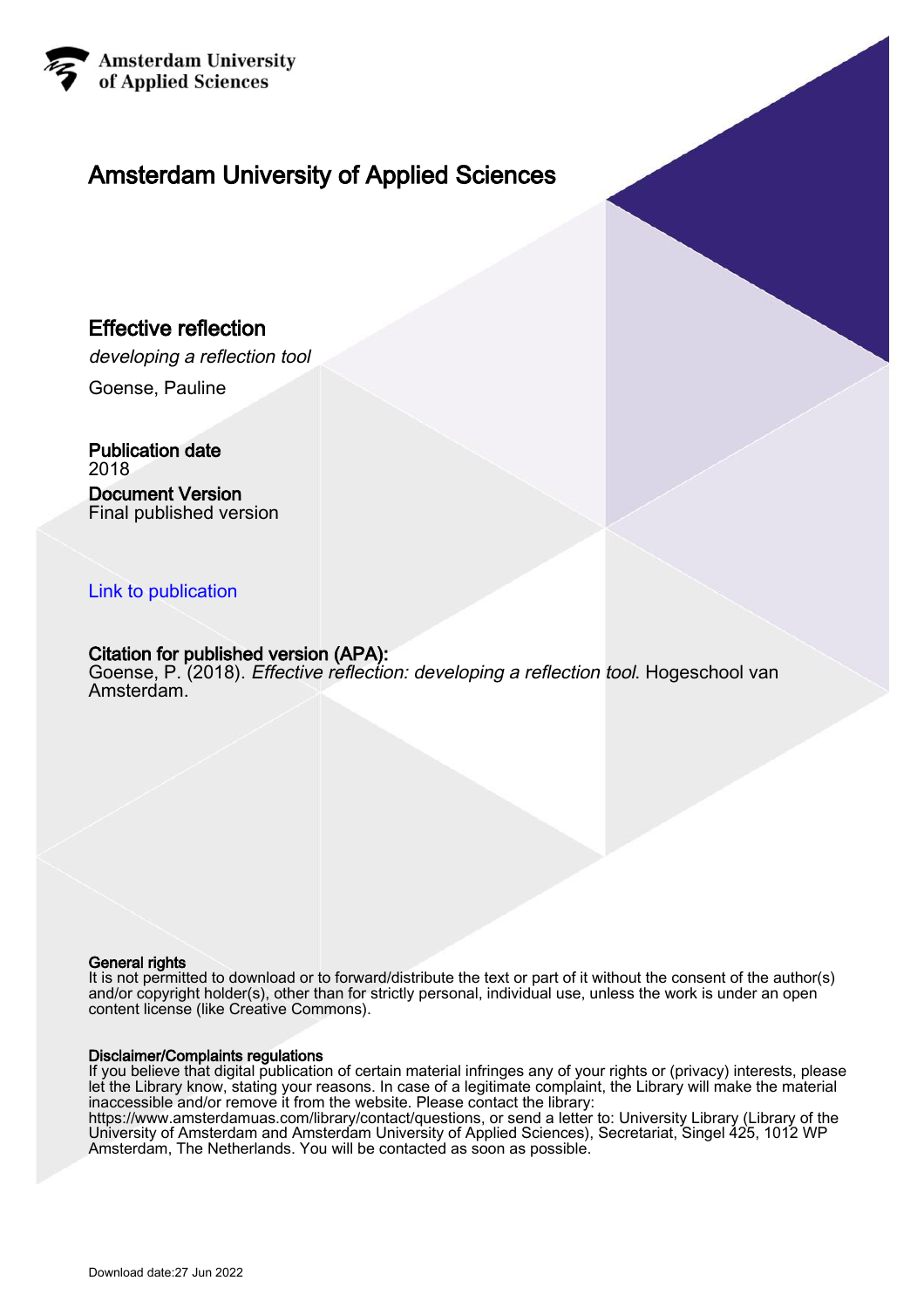# **Effective Reflection**

# Developing a reflection tool

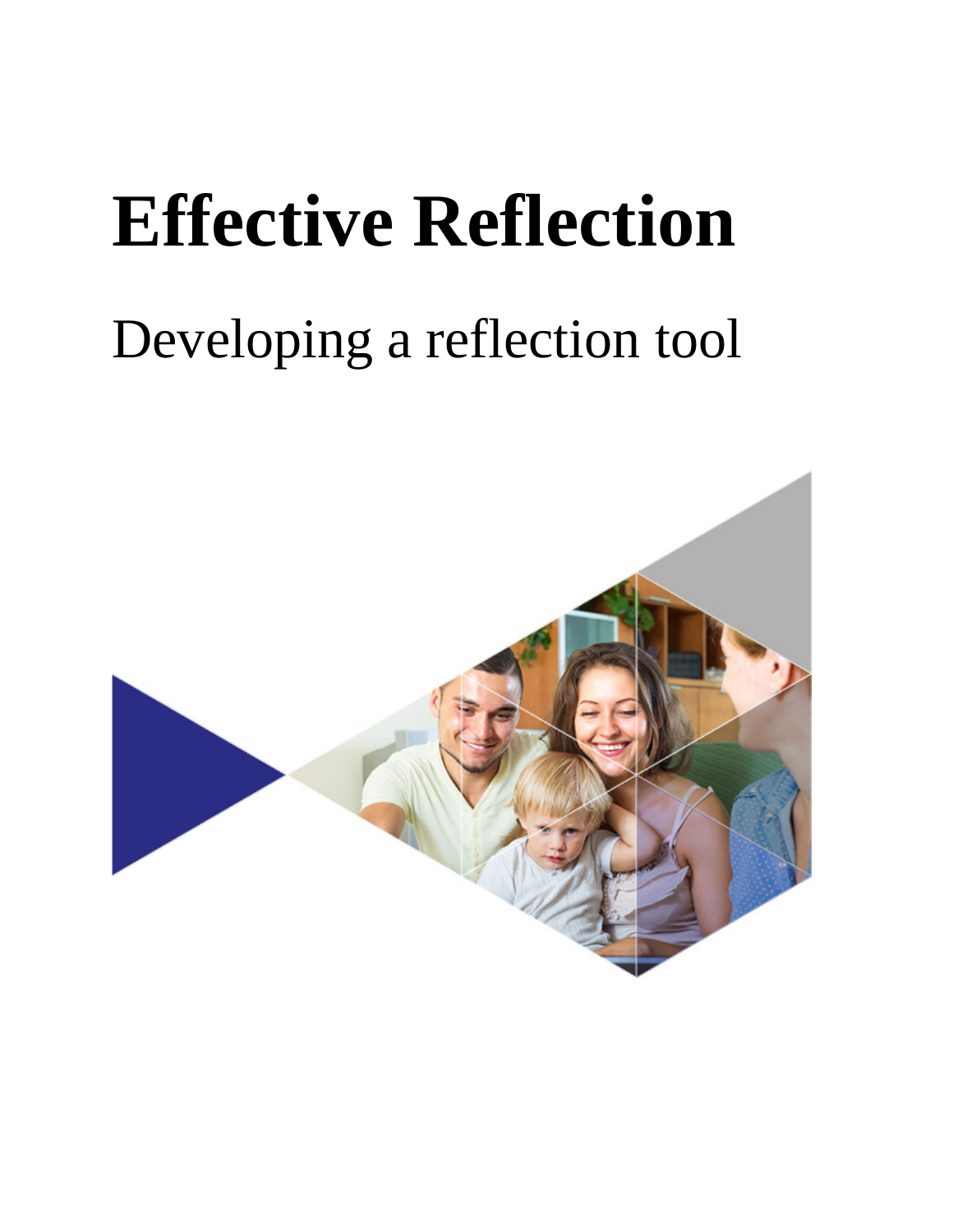# <span id="page-2-0"></span>Introduction

This is the 'Developing a reflection tool' manual. The manual provides points of reference for the development of a reflection tool for interventions and more general approaches in children's services. A team can use the fmanual to get to work itself on creating a tool to give each other feedback on the quality of the implementation of the intervention or approach. This is important, as we know that the quality of the care provided is directly related to the outcomes for clients and that learning from one another contributes to that quality.

This manual is one of the products of the project 'Effective Reflection: reference for quality control in youth care' (*Effectieve Reflectie: handvat voor kwaliteitsbewaking in de zorg voor jeugd*), which is a collaborative effort of the research group Implementation and Effectiveness in Youth Care Services (*Kwaliteit en Effectiviteit in de Zorg voor Jeugd*), Altra Education & Youth Care (*Altra Onderwijs & Jeugdhulp*), Child protection ervices Amsterdam (*Jeugdbescherming Amsterdam*) and Spirit Youth Care & Parenting Support (*Spirit Jeugd & Opvoedhulp*). This manual goes wuith two others, including 'Selecting, training and supporting supervisors'<sup>1</sup> and 'Supervision with video recordings and role-play'2 . These manuals can be found at [www.hva.nl/youthcareservices.](http://www.hva.nl/youthcareservices) The project has been financially supported by Netherlands Organisation for Health Research and Development (ZonMw) under grant number 729102005 (2015).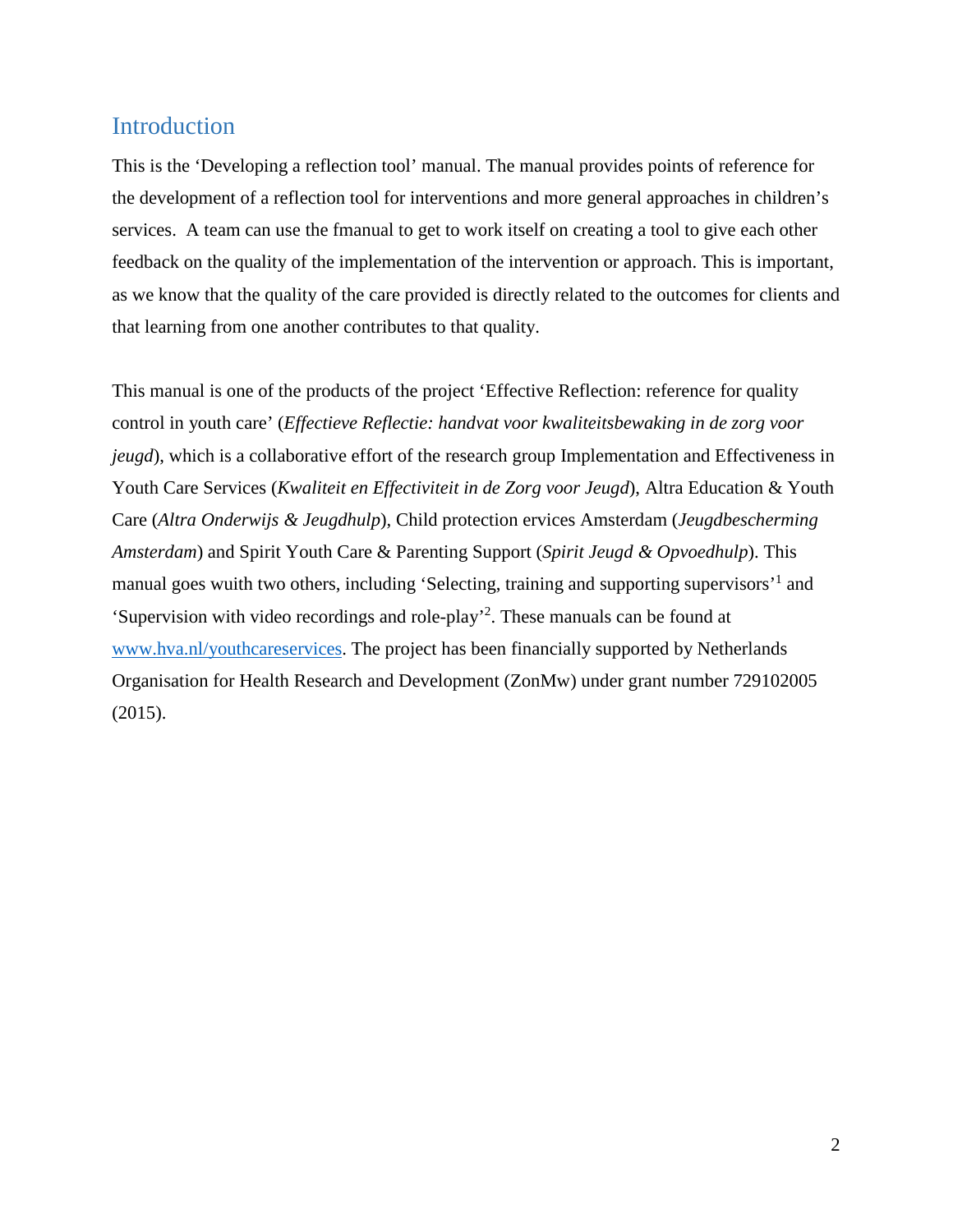# Contents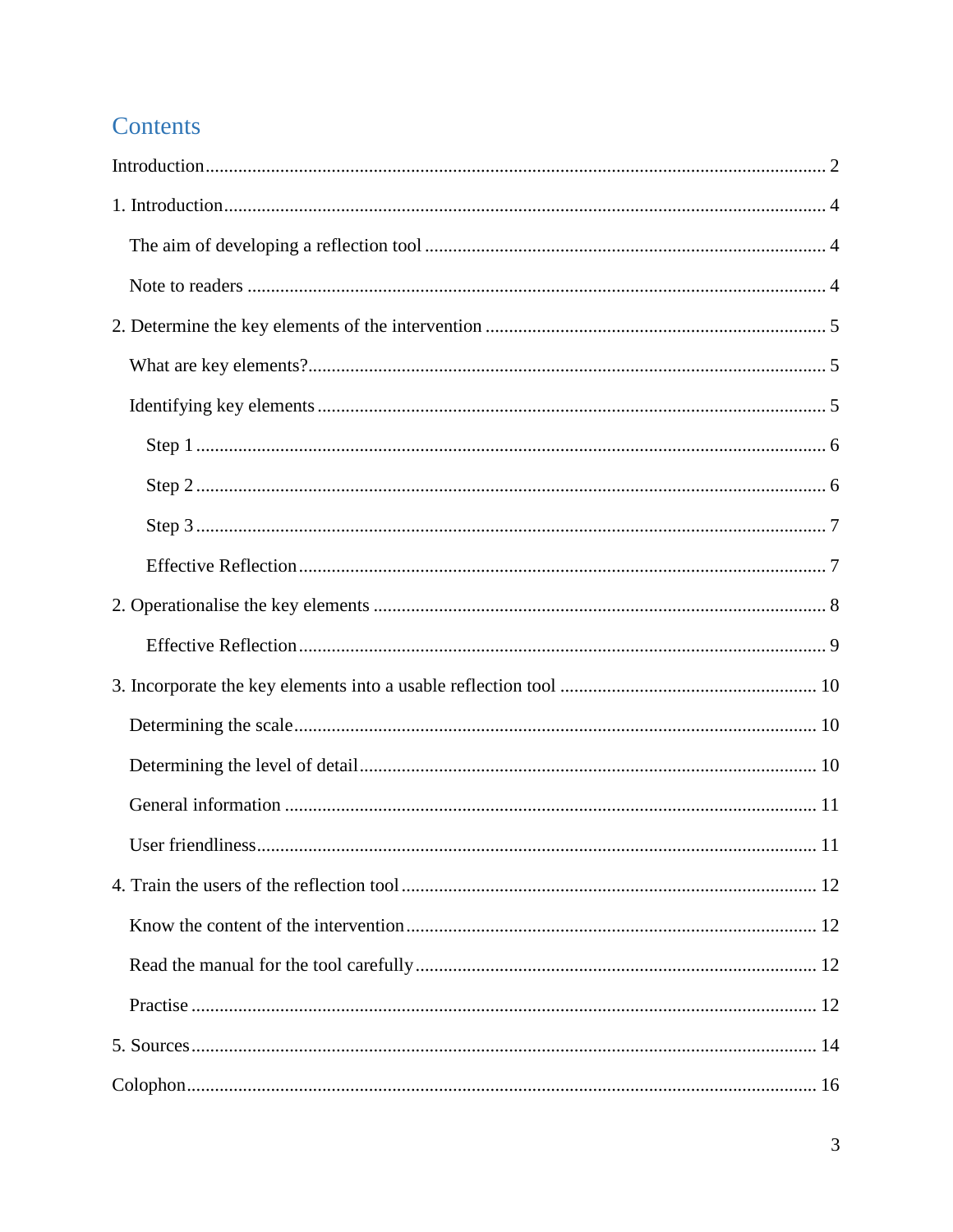# <span id="page-4-0"></span>1. Introduction

#### <span id="page-4-1"></span>*The aim of developing a reflection tool*

The quality of the application of interventions in children's services and child protection is associated with the outcomes of these interventions. One way of improving the application of these interventions is by introducing a process of reflection on the implementation of the intervention as part of the support provided to professionals.<sup>3</sup> In order to facilitate this reflection, a tool should be available with which the implementation can be mapped, so that feedback can then be given on it. The aim of developing a reflection tool is to provide a reference point for use in improving the quality and with it the effectiveness of the care provided.

#### <span id="page-4-2"></span>*Note to readers*

<span id="page-4-3"></span>This manual focuses on the development of a reflection tool for use in practice. The steps needed for this are covered in the manual. The process starts by determining the key elements (Chapter 2), making the key elements operational (Chapter 3), and designing a usable reflection tool (Chapter 4). An example of how the step was implemented in the project, 'Effective Reflection: reference for quality control in youth care' (*Effectieve Reflectie: handvat voor kwaliteitsbewaking in de zorg voor jeugd*), is given at the end of each chapter. The knowledge on which this manual is based is described in the last chapter (Chapter 5).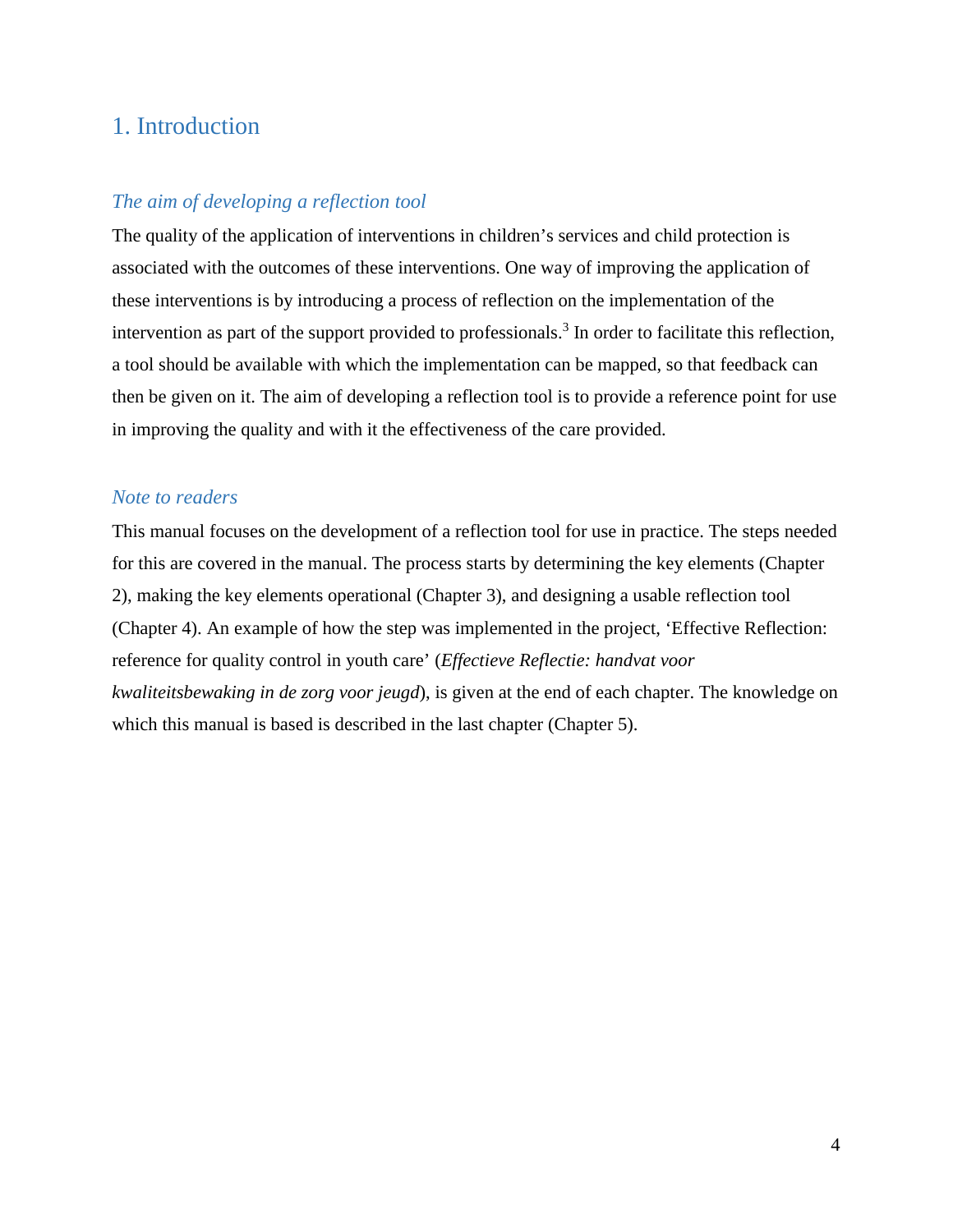# <span id="page-5-0"></span>2. Determine the key elements of the intervention

#### <span id="page-5-1"></span>*What are key elements?*

Key elements are the essential components of an intervention. The aim of the intervention is achieved by implementing these key elements. In other words, these elements ensure that the intervention produces results. For interventions whose effects have not yet been studied, these are the elements that are expected to contribute to the efficacy of the intervention on theoretical grounds. For interventions whose effects have been studied, these are the elements shown to actually contribute to the efficacy of the interventions.

#### <span id="page-5-2"></span>*Identifying key elements*

The key elements of interventions are generally included in a manual or description of the intervention and the efficacy/application is supported in the accompanying theoretical substantiation. In addition, in recent years, many systematic literature reviews have been conducted on key elements of interventions that respond to similar issues (such as externalising behavioural problems) or are focused on the same target group (such as parents with parenting questions). These literature reviews<sup>4</sup> provide great insight into the key elements when the aim is to achieve a particular goal in a specific target group. We know that parenting skills training programmes must contain three elements to change the parenting behaviour of parents. These elements are: learning to use positive interactions with the child (complimenting, being enthusiastic, following the child's interests, giving positive attention), learning to apply emotional communication (active listening, helping children to describe and express their emotions) and learning through practice, also and especially with one's own child.

There are three steps that can be followed in order to identify the key elements of an intervention. These steps are also described in part in the Toolkit for VideoFeedback<sup>5</sup> in youth care.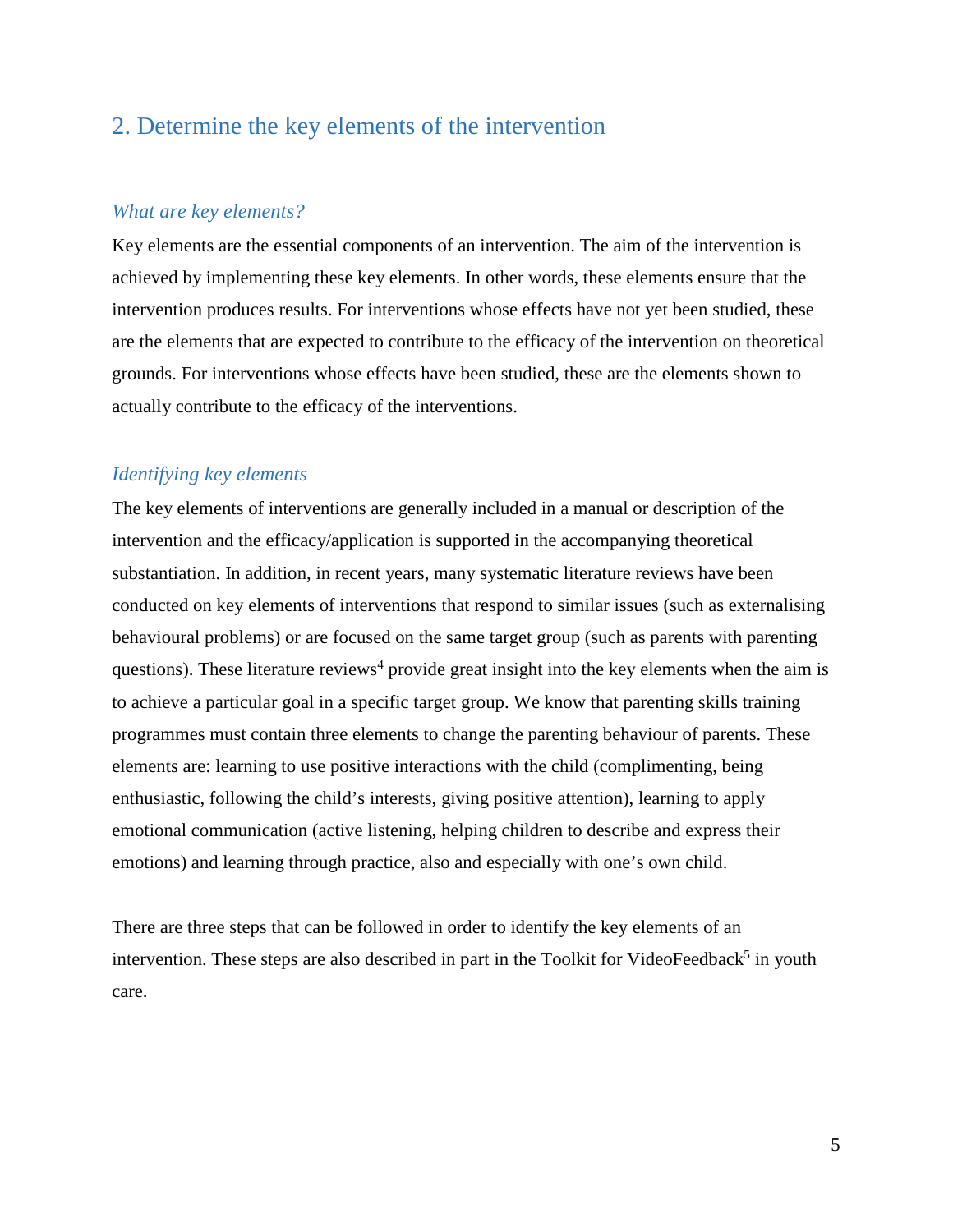#### <span id="page-6-0"></span>Step 1

Collect all the available material from the intervention (trainers' manuals, workbooks, theoretical substantiation, video recordings, etc.). Also look at the systematic literature reviews (if available) concerning key elements related to the specific goal and the specific target group on which the intervention is focussed.

#### <span id="page-6-1"></span>Step 2

Talk to the professionals who carry out the intervention, the developers and other responsible parties about the essence of the intervention being carried out. Use the written material about the intervention for this.

Answer the following questions:

- What is the goal of the intervention?
- What will you use to achieve that goal?
- Which behaviours, principles, procedures and techniques are essential in this?
- Which competences must professionals have in order to properly implement the intervention?

The key elements of the intervention surface in the process of answering the questions above. It can be useful to make a breakdown according to the categories of the key elements. You can often break down the implementation of an intervention according to the following categories:

- Use of the specific components of the intervention,
- Structure of the meetings with the client or clients,
- Didactic skills (what will you use?),
- Supervising the process including with groups (process skills).

As well as making a breakdown into categories, for certain interventions it can also be practicable to work out the key elements for each phase. After all, many interventions distinguish between different phases which a professional goes through with the client (such as introduction, application and conclusion). Different key elements can be used in different phases. If these elements clearly differ from each other in different phases, a grouping by phase provides clarity.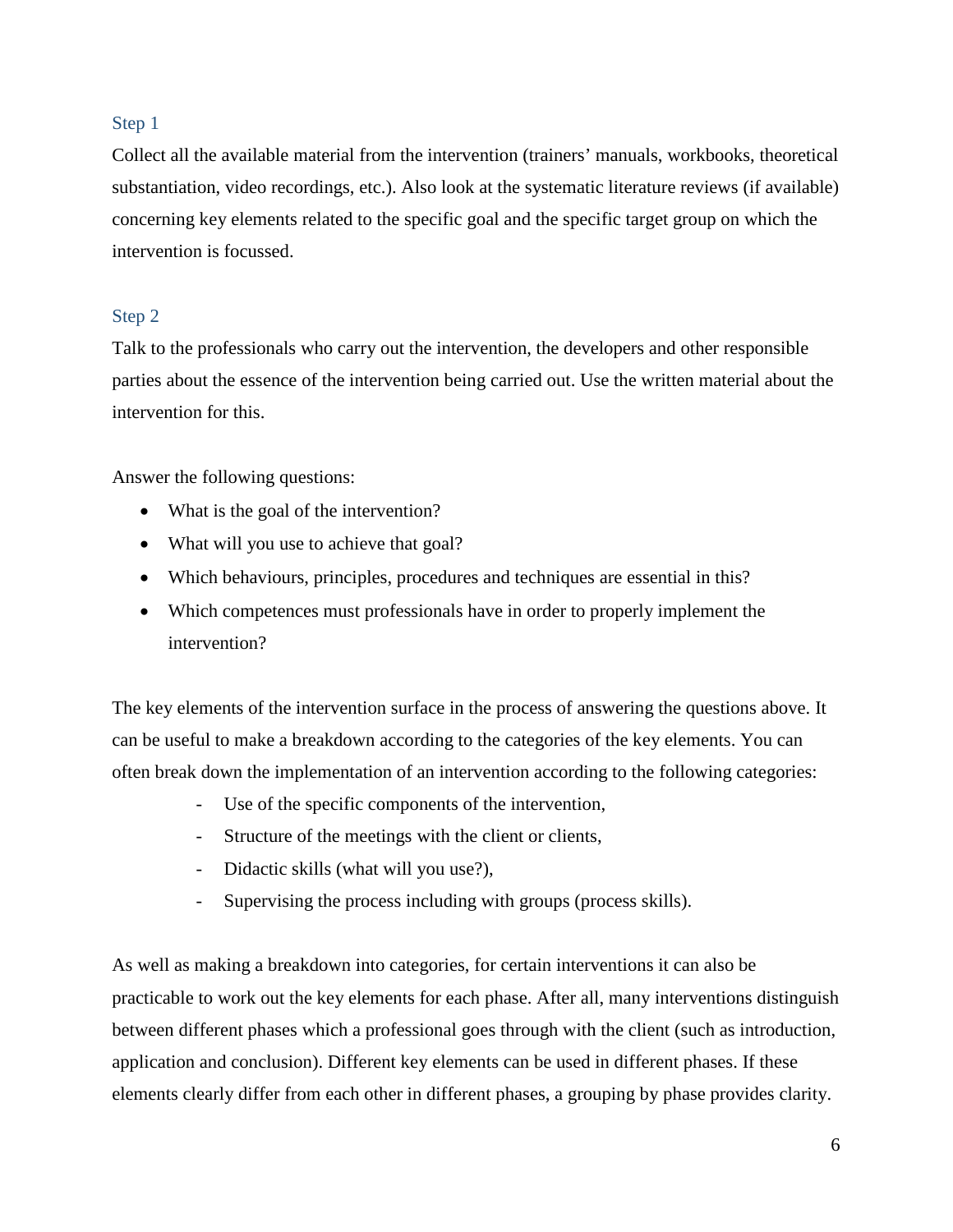When identifying the key elements, it is important to carefully consider the specific characteristics of the intervention for which you are making a reflection tool. How does this intervention differ from other interventions, and is this also evident from the collection of key elements?

#### <span id="page-7-0"></span>Step 3

Make a document on the essence of the intervention which became apparent in Step 2. Present this document to others familiar with the intervention. Ask those people as well as those involved in Step 2 the question:

• Is the document complete? Does it include all of the essential elements for the implementation of the intervention? Does it include elements that are not essential and should be removed from the summary?

A systematic and thorough approach applied to identify key elements is to use the basic principles of a Delphi method. This involves the key elements (and sometimes their operationalisation in behaviour indicators) being presented in writing to a broad group of involved people, who respond in various rounds in order to agree on a final identification of the key elements.<sup>6</sup>

#### <span id="page-7-1"></span>Effective Reflection

The Altra and Spirit tools focus on a component of the method (the coaching session), with the key elements divided into the following categories:

- 1) Building a relationship / creating a safe learning environment (alliance)
- 2) Using techniques / didactics
- 3) Targeted approach / structure

The Child protection services Amsterdam tool focuses on the family (systemic) session and the key elements that occur in it. In addition, Child protection services Amsterdam has a tool that can be used to provide insight into the overall implementation of the method.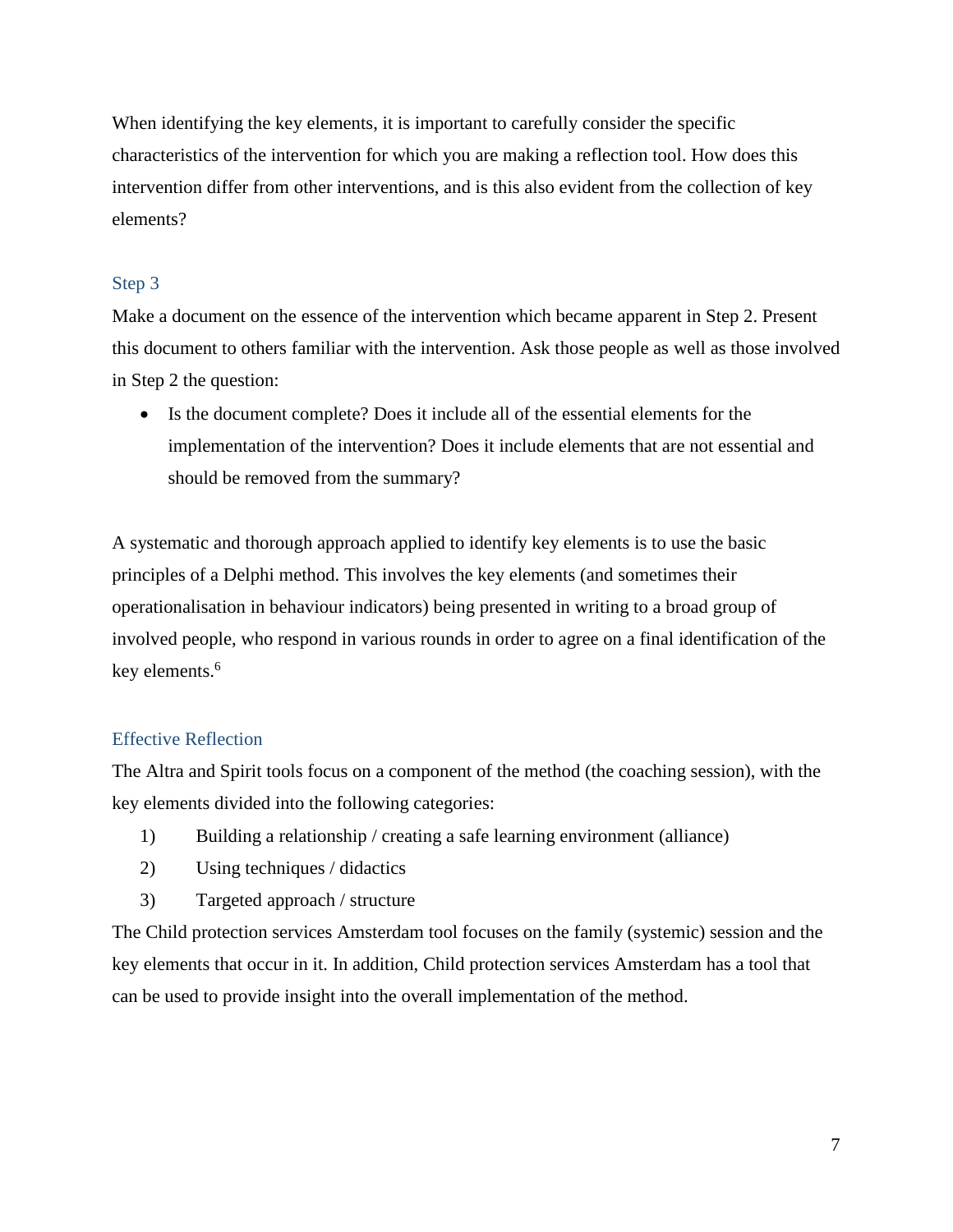# <span id="page-8-0"></span>2. Operationalise the key elements

The reflection tool is intended to look specifically at the implementation of the intervention, live or by means of video recordings. Therefore, it is important that the key elements are elaborated as specifically observable behaviour. In other words, how can you *see* that a professional is properly applying a key element? In order to make the operationalisation as complete as possible, you should describe the following for each key element:

- The definition
- A brief description of the key element
- All behavioural indicators (specifically observable behaviour) associated with the key element

(i.e. which techniques, behaviours should you 'see' in a care provider when he/she implements the element?)

• Examples of the behavioural indicators.

When operationalising the key elements, it is important to consider the difference between treatment adherence and treatment competence. Treatment adherence concerns whether the key elements are fully, partly or not used. Treatment competence concerns how 'well/competently' the key elements are used. Both are important to be able to reflect on the quality of the implementation of the intervention. You should therefore determine how you see that a professional is using a key element, and how you see whether a professional is using the key element properly. Giving examples can provide direction in this respect.

Just as in the case of identifying the key elements, a Delphi method can be used to operationalise the key elements in a thorough and systematic manner.

The definition, description and examples should be included in a manual for the reflection tool, so that everyone who uses the tool can use it as a reference.

#### *Another way of operationalising key elements*

Key elements of an intervention can also be selected in another way than that described above. If there are video recordings of the application of the intervention by the professionals, these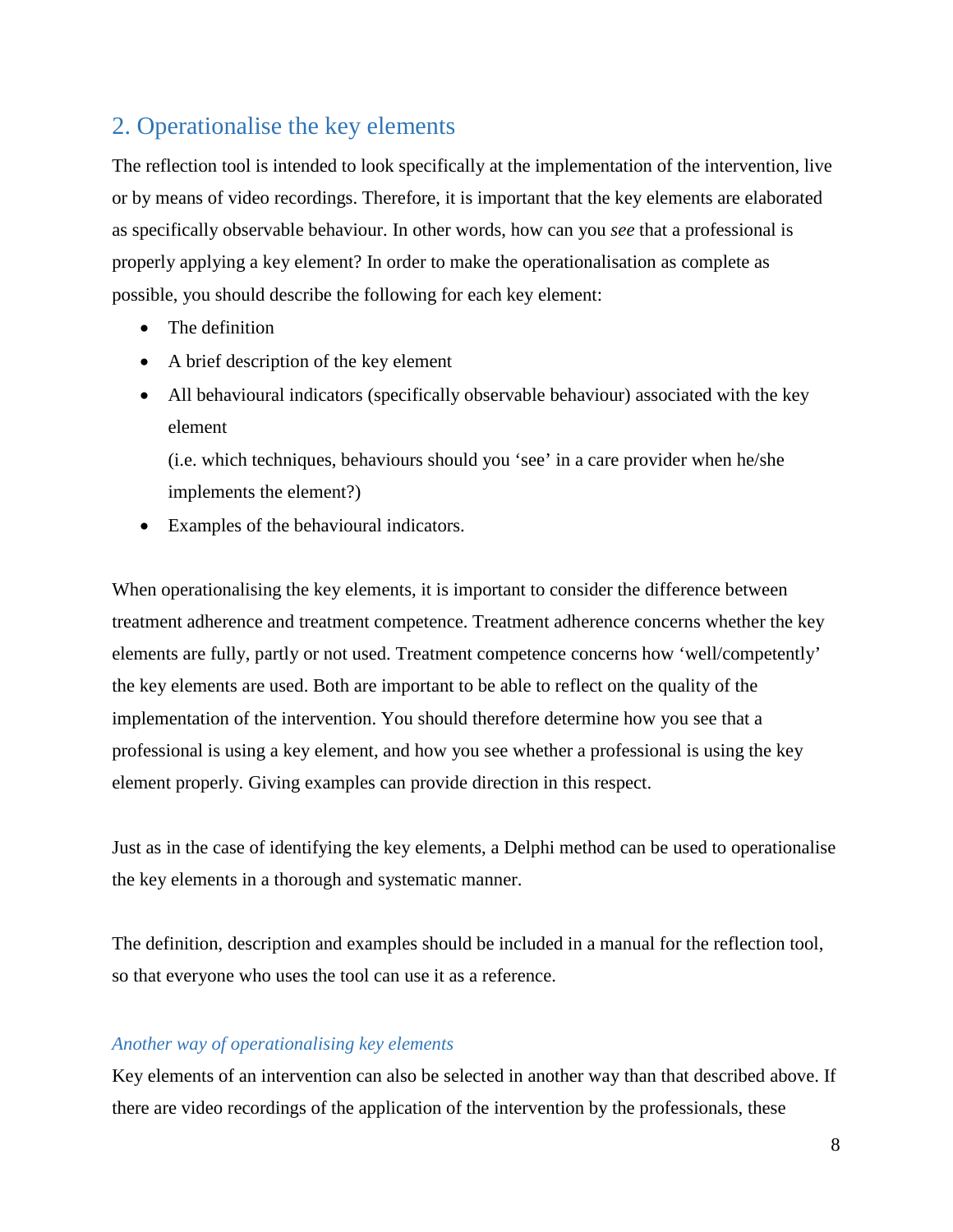recordings can also be used as a starting point. By carefully observing the videos, it can be deduced what the professionals do specifically to use the key elements. This form of elaboration can also be done by observing professionals who apply the intervention.

#### <span id="page-9-0"></span>Effective Reflection

The principles of the Delphi method were used in all three cases in the Effective Reflection project. For Altra, the key elements were developed into behavioural indicators in various sessions with the teams. The question asked repeatedly was: how do you see this? For Spirit, an initial proposal for operationalisation was made on the basis of relevant literature, and this was presented to a number of professionals in the field regarding clarity. A supervisor then provided feedback on the unambiguity of the statements and the categorisation into substantive components. For Child protection services Amsterdam, the key elements of Intensive Systemsoriented Case Management and their operationalisation were determined by research based on the Delphi method<sup>6</sup>, with trainers, developers, managers and professionals being consulted.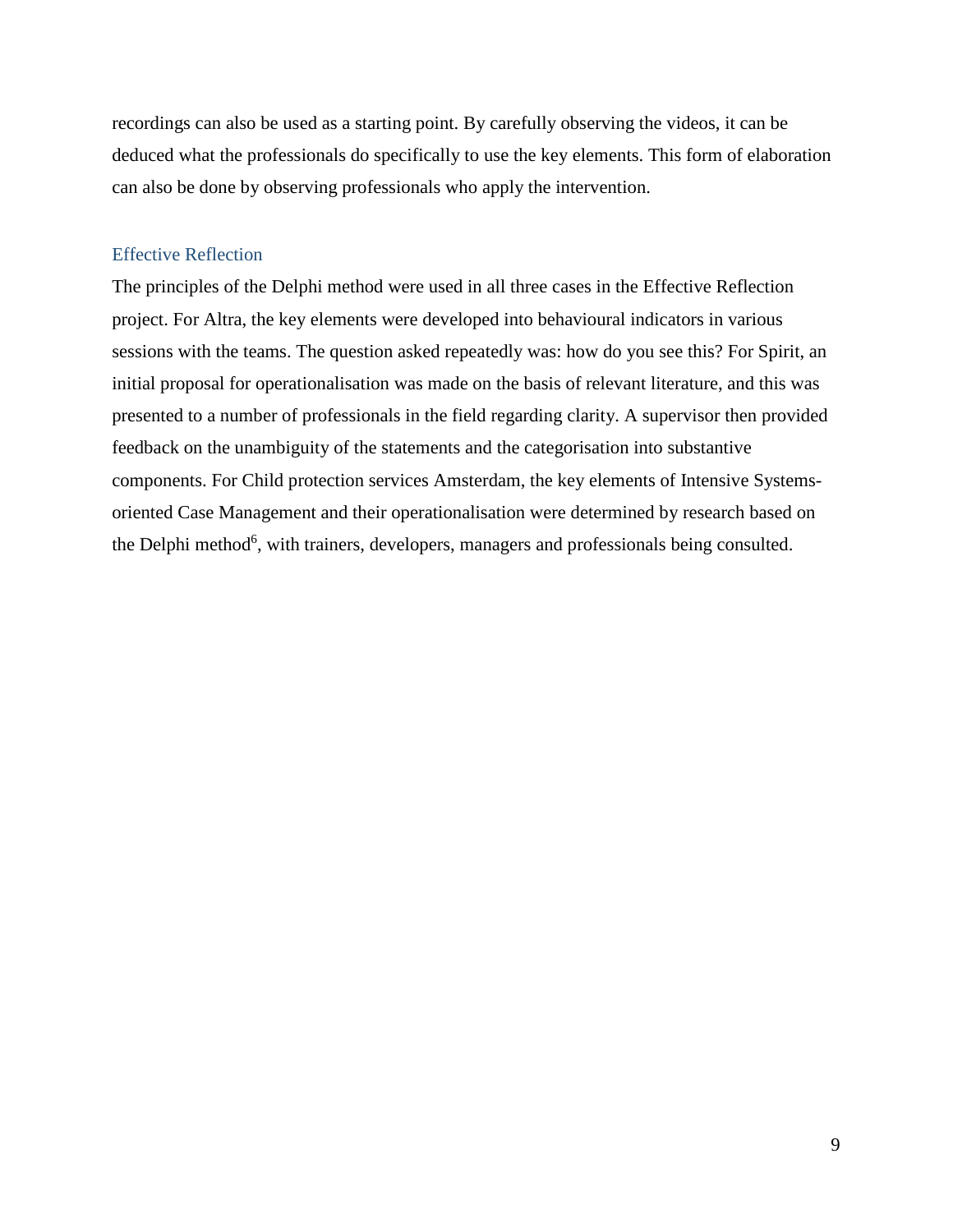# <span id="page-10-0"></span>3. Incorporate the key elements into a usable reflection tool

After identifying and operationalising the key elements of the intervention, it is important to arrange them in a document in an orderly way. After all, a reflection tool is intended for use in practice, and must therefore be easy to apply in practice. A number of steps that can help shape the tool are detailed below.

#### <span id="page-10-1"></span>*Determining the scale*

Either a dichotomous (yes/no) scale or a Likert scale (increasing) can be chosen for the scale of a reflection tool. A dichotomous scale differentiates less well between the different observations. This kind of scale can only show whether someone has or has not applied a key element properly, but for multiple supervision sessions it is not sensitive enough to demonstrate improvement or form the basis for discussion on this. This is why the Likert scale is recommended to gain insight into changes in the application of the key elements over a certain period.

#### <span id="page-10-2"></span>*Determining the level of detail*

As stated above, the key elements can be divided into categories (see Chapter 1) and various behavioural indicators can be defined for each key element (Chapter 2). Instead of looking at whether all behavioural indicators are being implemented properly, it is better to look at whether a professional is doing enough to achieve the goal of a particular category or a particular key element. Discussing with other professionals which behavioural indicators, for example, are being used without the ultimate goal of the key element being achieved, can provide insight into where improvements could be made. It is very important to clearly describe in the manual what the golden rules are for each category, i.e. how to finally determine whether the implementation of the entire category or the key element is satisfactory.

A category that may not have been raised when identifying and elaborating the key elements is the 'overall quality' category. This kind of a category can have great added value for reflection and learning. It concerns reflecting on how the professional did in general during the recorded session. Possible questions are: how did the client come in and how did he/she leave? Was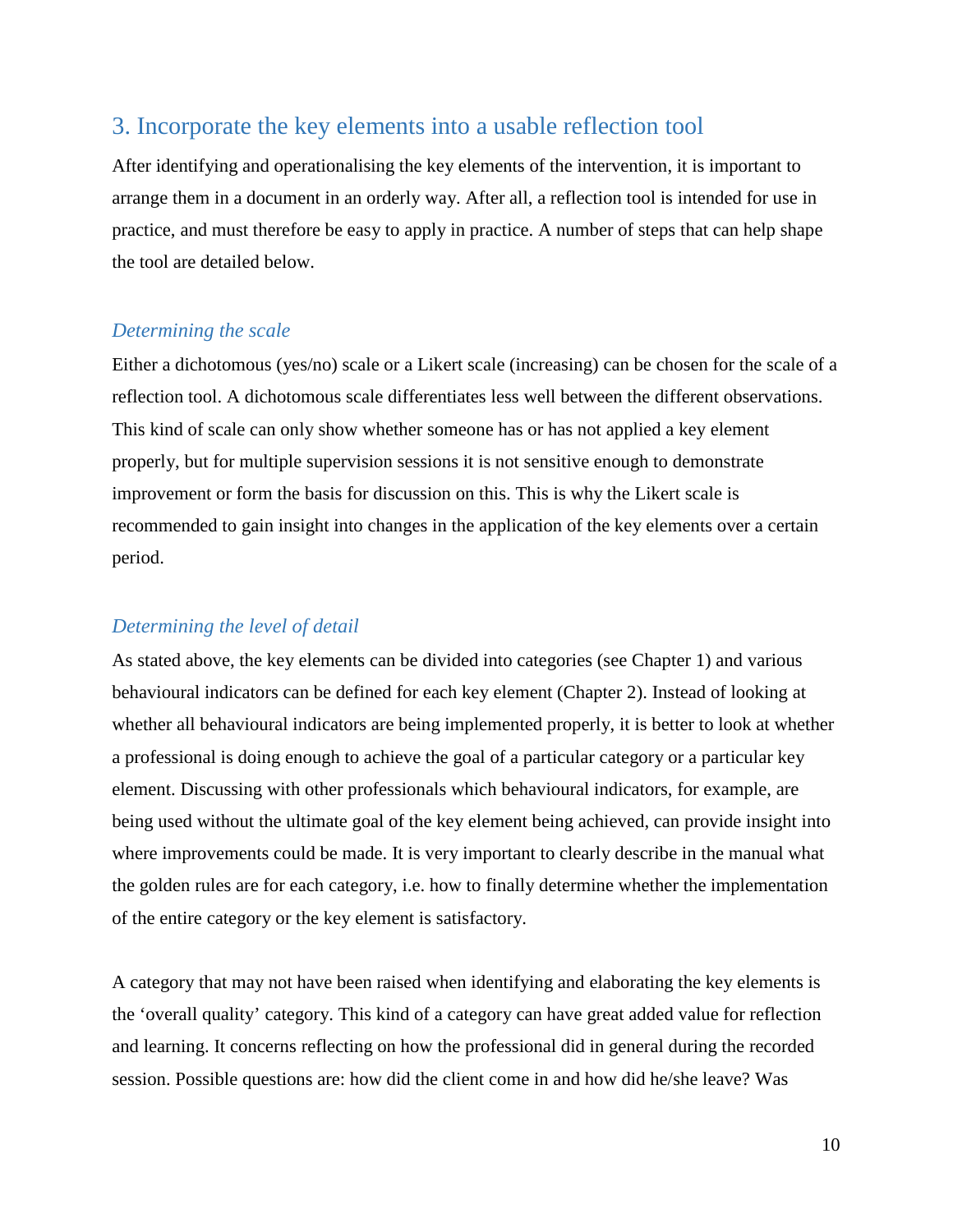anything achieved in general during the session? This kind of category can be included at the very end of the reflection tool.

#### <span id="page-11-0"></span>*General information*

A short and clear introduction to the reflection tool is essential to ensure proper use. It must be clear to professionals what the aim of the tool is, how they can use it and where they can find more information. The inclusion of answer boxes for certain subjects helps to produce a quick overview to show by whom and for which clip the reflection tool was used. Components may include: name of professional, name of client, purpose of session, name of supervisor, completion date and details of the associated video recording.

#### <span id="page-11-1"></span>*User friendliness*

Finally, it is good to test the user friendliness of the developed reflection tool. This can be done by having a number of people who were involved in the development of the tool fill it in on the basis of a video recording. This will quickly show where possible improvements can be made and which information is needed prior to the use of the tool. It also provides information on the distinctive capacity of the categories or key elements and whether their size is manageable.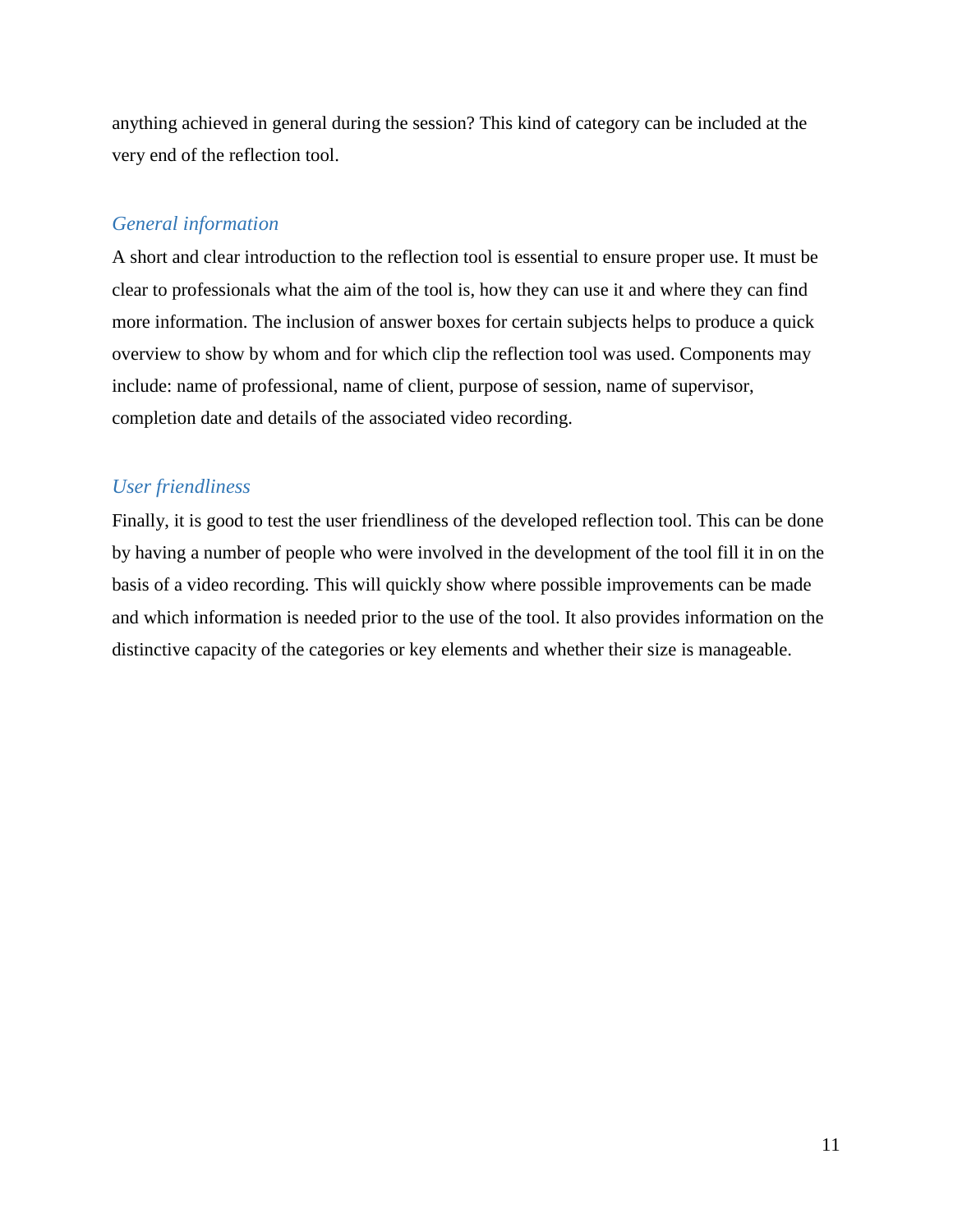# <span id="page-12-0"></span>4. Train the users of the reflection tool

The introduction included in the reflection tool gives the supervisor and the professional an initial impression of how the tool is used. However, in order to use the reflection tool in practice in a proper and careful manner, the supervisor must be trained in the use of the tool. The supervisor will lead the process in which the professionals discuss video recordings with each other using the tool as the basis. The 'Selecting, training and supporting supervisors' manual<sup>1</sup> describes what this training might look like.

The reflection tool can also be used by organisations for annual or more frequent evaluations of the implementation of the intervention or approach in practice. The use of the tool for this purpose ensures th[a](#page-4-3)t actual scores are assigned for each category or key element.<sup>a</sup> In order to do so reliably, the following steps are recommended.

#### <span id="page-12-1"></span>*Know the content of the intervention*

A precondition is that the person who will be using the tool to evaluate the implementation is trained in the intervention or has in-depth knowledge of the intervention. After all, the ability to recognise the key elements in video recordings, form an opinion or enter into discussion on the use of the key elements requires an understanding of these elements.

#### <span id="page-12-2"></span>*Read the manual for the tool carefully*

As mentioned in Chapter 2, it is important to include the definition, description and examples of the key elements in a manual. This manual serves as a reference for the supervisor and professionals but also as a primary source of information in training users of the tool.

#### <span id="page-12-3"></span>*Practise*

In order to master filling in the reflection tool, it is important to practise with each other. One way of practising is described below:

a During supervision, scores are not necessarily assigned to the implementation of the categories and key elements. The primary focus of the supervision is the discussion of the implementation. See the 'Supervision with video recordings and role-play' manual<sup>2</sup> for more information on the use of the tool for supervision purposes.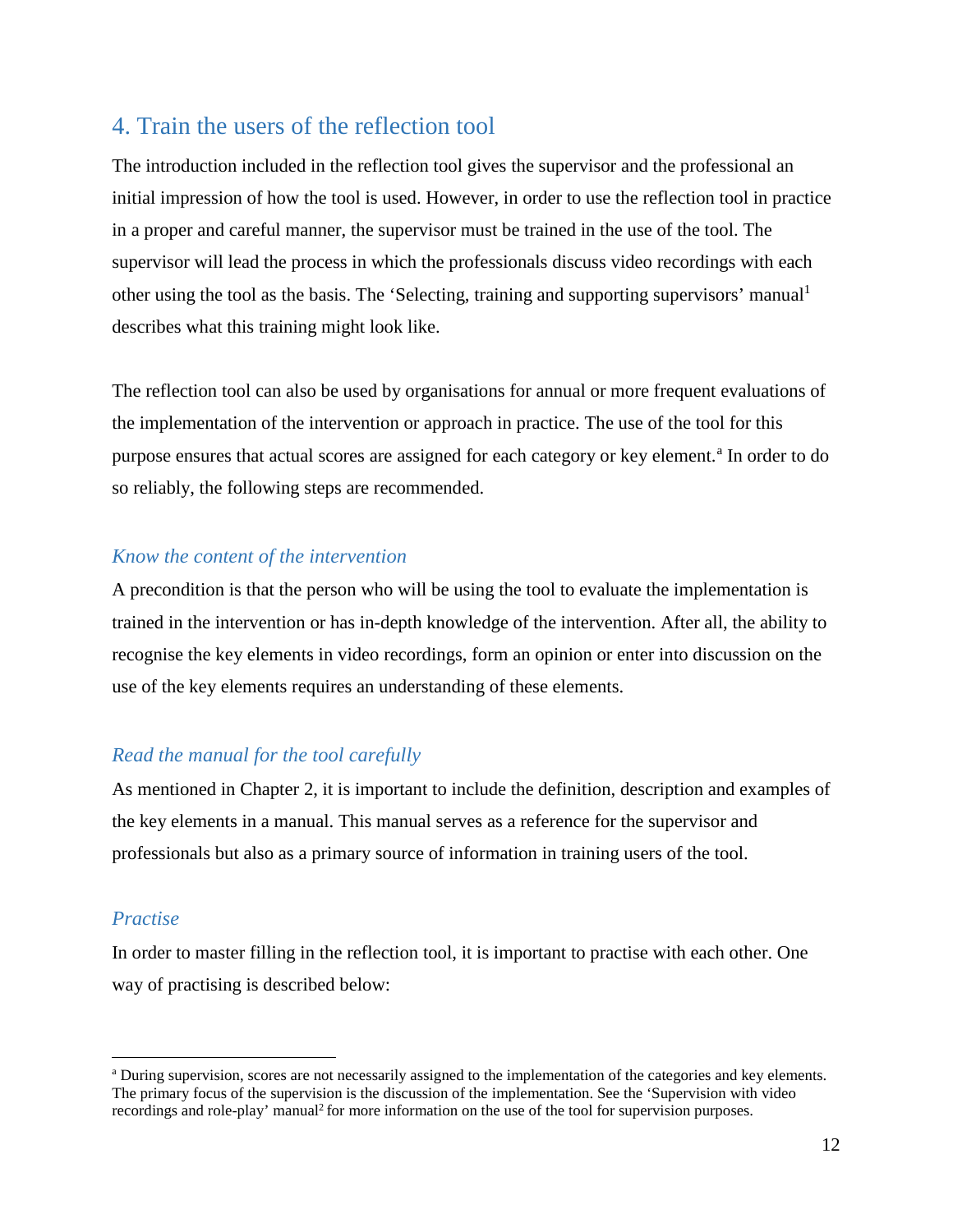- 1. Have several people view a video recording independently of each other and score it with the reflection tool.
- 2. Then watch the clip together.
- 3. Explain how the scores were assigned and discuss this with each other.

It is good to do refresher training together every now and then in order to continue to use the tool properly. By incorporating such training sessions in a structural manner, new users can join in to practise. Someone can be appointed to ensure that everyone is using the reflection tool properly and to organise an evaluation annually or every two years to keep the content of the tool up to date.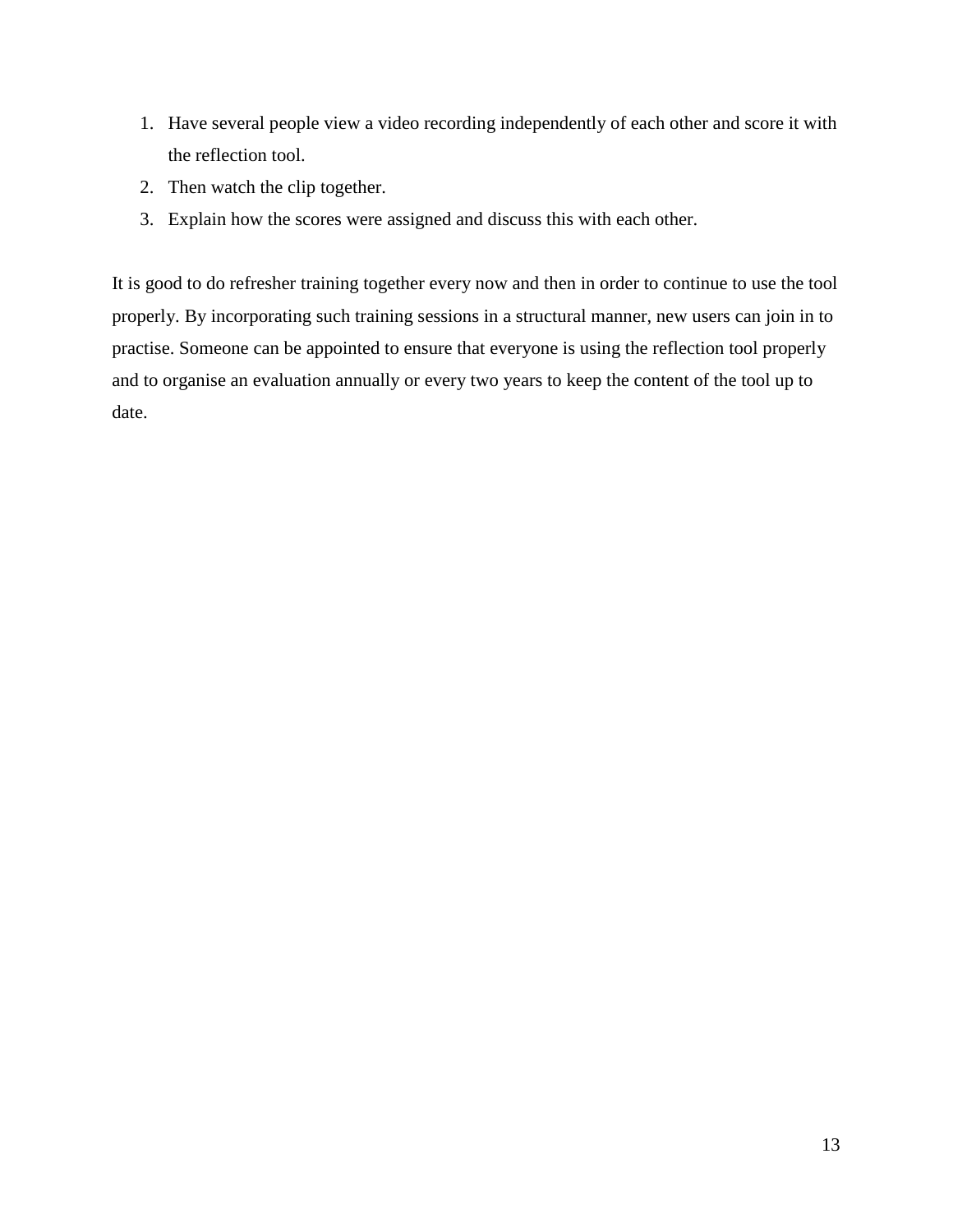#### <span id="page-14-0"></span>5. Sources

The content of this manual is based partly on knowledge gained in the 'Who helps the care provider?' (*Wie helpt de hulpverlener?*) project. The '*Wie helpt de hulpverlener?*' project was a collaborative project between the research group Implementation and Effectiveness in Youth Care Services of the Amsterdam University of Applied Sciences and Altra Education & Youth Care (*Altra Onderwijs & Jeugdhulp*), and Spirit Youth Care & Parenting Support (*Spirit Jeugd*   $\&$  *Opvoedhulp*). The project resulted in a practical guide<sup>7</sup> and a toolkit<sup>5</sup> part of the content of which has been incorporated in this manual. Knowledge acquired during the doctoral research of Pauline Goense<sup>8</sup> and information obtained from interviews with experts of the Parent Management Training Oregon (PMTO) intervention from PiResearch (Amsterdam) were also used.

The sources used are listed below, following the numbering in the text.

- 1. Ruitenberg, I. & Goense, P.B. (2016). *Selecting, training and supporting supervisors.* Amsterdam: Amsterdam University of Applied Sciences: research group Implementation and Effectiveness in Youth Care Services.
- 2. Goense, P.B. & Ruitenberg, I. (2016). *Supervision with video recordings and role-play.* Amsterdam: Amsterdam University of Applied Sciences: research group Implementation and Effectiveness in Youth Care Services.
- 3. Goense, P.B., Boendermaker, L., & van Yperen, T. (2015). Support Systems for Treatment Integrity. *Research on Social Work Practice*, 1-5.
- 4. See, for example: Kaminski, J.W., Valle, L.A., Filene, J.H. & Boyle, C.L. (2008). A meta-analytic review of components associated with parent training program effectiveness. *Journal of Abnormal Child Psychology*, 36, 567-589.
- 5. Goense, P.B., & Ruitenberg, I. (2015). *Toolkit Videofeedback in de Zorg voor Jeugd*. Delft: Eburon.
- 6. See, for example:
	- Beehler, G.P., Funderburk, J.S., Possemato, K. & Vair, C.L. (2013). Developing a measure of provider adherence to improve the implementation of behavioral health services in primary care: a Delphi study. *Implementation Science,* 8, 19.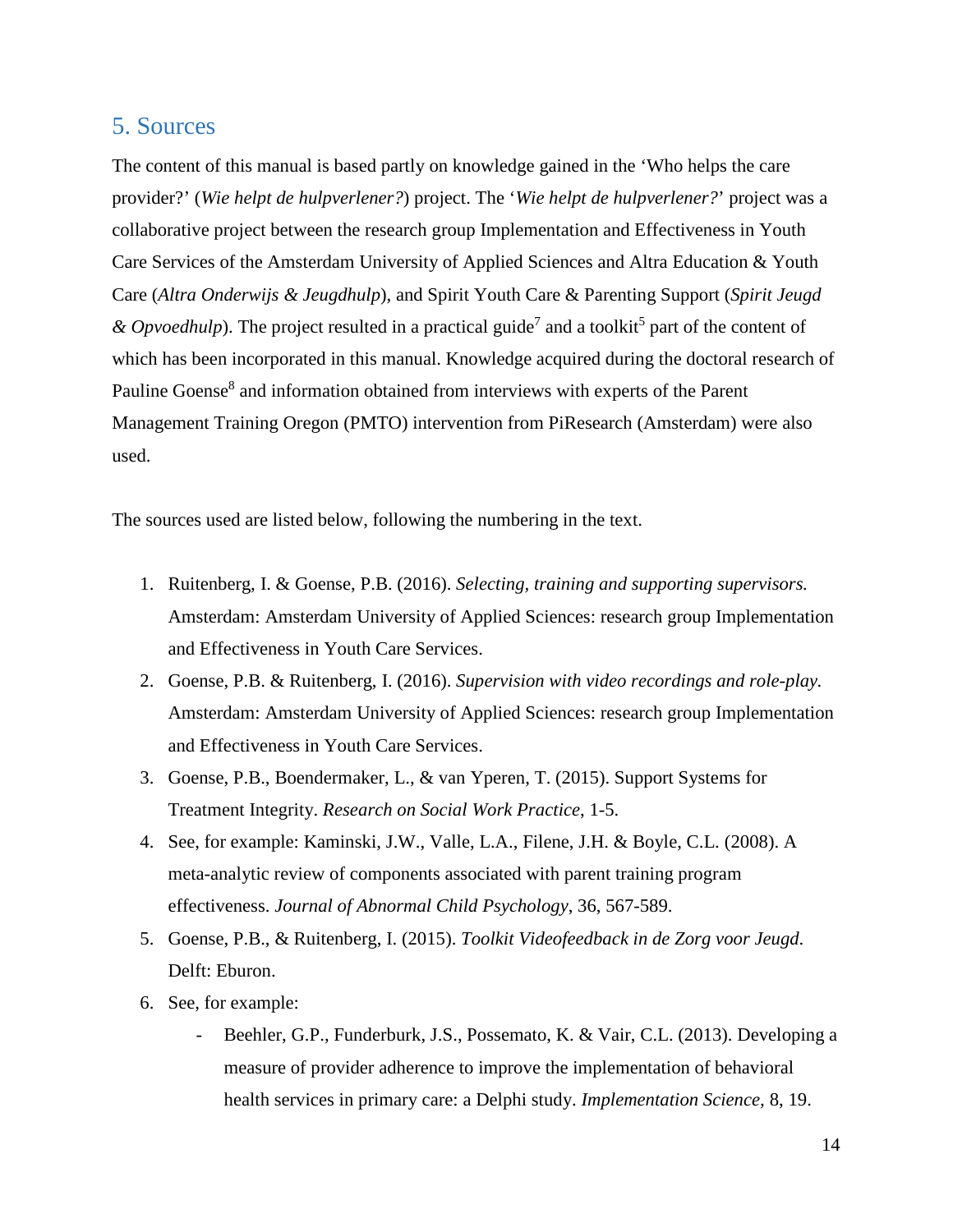- Busschers, I., Boedermaker, L., & Dinkgreve, M. (2016). Validation and Operationalization of Intensive Family Case Management: A Delphi Study. *Child and Adolescent Social Work Journal*, 33, 69-78.
- Morrison, A. P. & Barratt, S. (2010). What Are the Components of CBT for Psychosis? A Delphi Study. *Schizophrenia Bulletin*, *36*, 136-142.
- 7. Goense, P. B., Pronk, S., Boendermaker, L., Bakker, R., Ruitenberg, I., & Bertling, L. (2015). *Leren op de werkvloer. Organisatie en inhoud van leren op de werkvloer*. Delft: Eburon.
- 8. Goense, P. B. (2016). *Bridging the implementation gap: A study on sustainable implementation of interventions in child and youth care organizations.* Groningen: University of Groningen. [bridging-the-implementation-gap](http://www.hva.nl/akmi/subsites/en/kc-mr/publications/publications-general/2016/bridging-the-implementation-gap-kopie.html?origin=D98MxPHlS%2Be8MYhDpaWYgg%2CHrblUOnBSzi4sjvJ1aur5g)